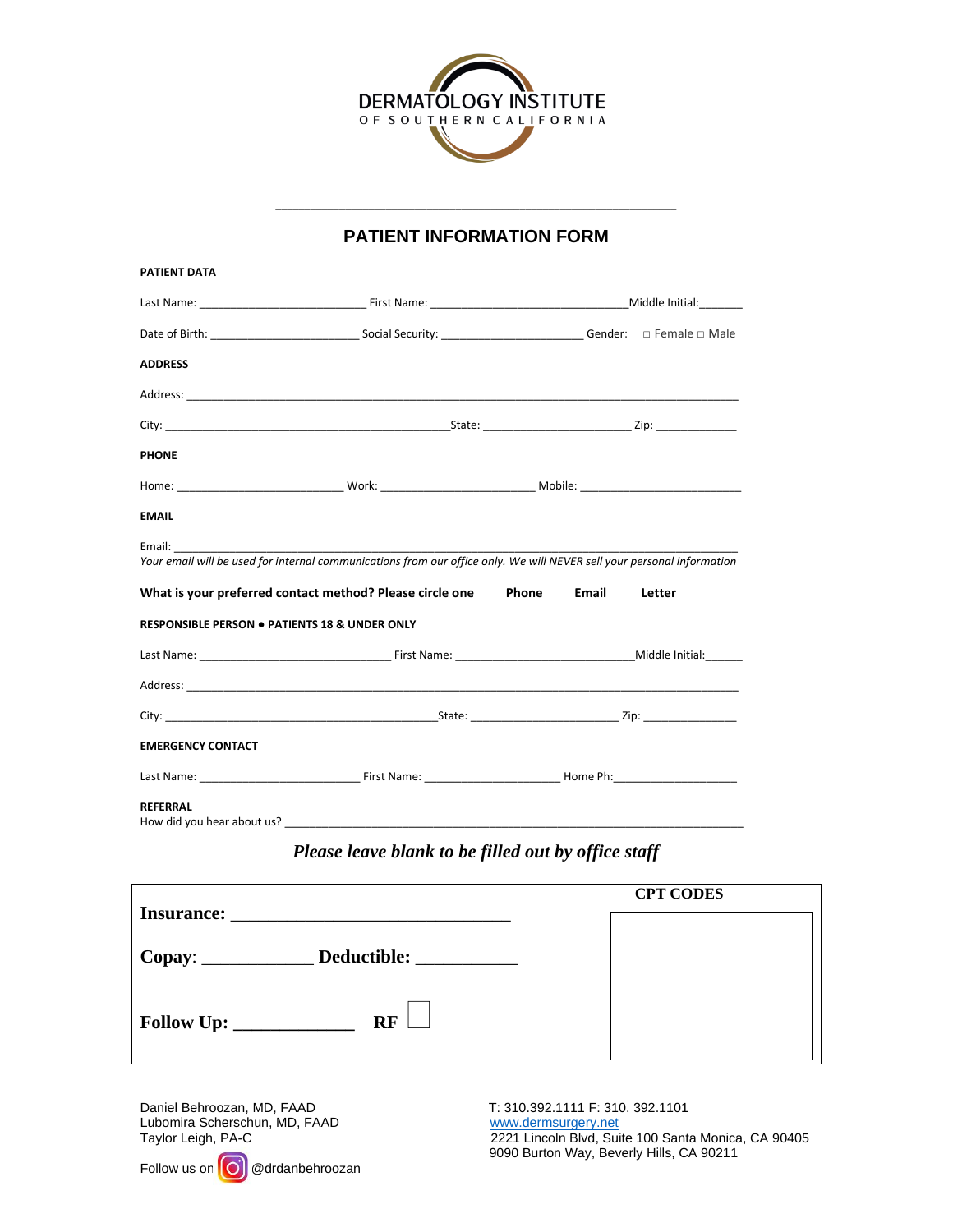### **PATIENT HEALTH QUESTIONNAIRE**

*All information collected in this questionnaire is strictly confidential and will become part of your medical record. Please bring this completed form with you to your consultation*

| <b>PATIENT DATA</b>                                                                                                                                                                                                                  |                                                                             |                                                                                                           |                                                                                                                                                             |                                                                                                                                                                                     |
|--------------------------------------------------------------------------------------------------------------------------------------------------------------------------------------------------------------------------------------|-----------------------------------------------------------------------------|-----------------------------------------------------------------------------------------------------------|-------------------------------------------------------------------------------------------------------------------------------------------------------------|-------------------------------------------------------------------------------------------------------------------------------------------------------------------------------------|
|                                                                                                                                                                                                                                      |                                                                             |                                                                                                           |                                                                                                                                                             |                                                                                                                                                                                     |
|                                                                                                                                                                                                                                      |                                                                             |                                                                                                           |                                                                                                                                                             |                                                                                                                                                                                     |
| Ethnicity:                                                                                                                                                                                                                           | Race:                                                                       |                                                                                                           |                                                                                                                                                             |                                                                                                                                                                                     |
| $\Box$ Hispanic or Latino                                                                                                                                                                                                            | $\Box$ White                                                                | $\Box$ Black or African American                                                                          |                                                                                                                                                             |                                                                                                                                                                                     |
|                                                                                                                                                                                                                                      |                                                                             | $\Box$ Not Hispanic or Latino $\Box$ American Indian or Alaska $\Box$ Native Hawaiian or Pacific Islander |                                                                                                                                                             |                                                                                                                                                                                     |
| $\Box$ Unknown                                                                                                                                                                                                                       | $\Box$ Asian                                                                |                                                                                                           | $\Box$ Other                                                                                                                                                |                                                                                                                                                                                     |
| What are you seeing the dermatologist for today? ________________________________                                                                                                                                                    |                                                                             |                                                                                                           |                                                                                                                                                             |                                                                                                                                                                                     |
| <b>PAST MEDICAL HISTORY</b>                                                                                                                                                                                                          |                                                                             |                                                                                                           |                                                                                                                                                             |                                                                                                                                                                                     |
| Have you had any of the following conditions?                                                                                                                                                                                        |                                                                             |                                                                                                           |                                                                                                                                                             |                                                                                                                                                                                     |
| $\Box$ Anxiety<br>$\Box$ Arthritis<br>□ Artificial Joints<br>$\Box$ Asthma<br>$\Box$ Atrial Fibrillation (Irregular Heartbeat)<br>$\Box$ BPH<br>□ Bone Marrow Transplantation<br>□ Breast Cancer<br>□ Colon Cancer<br>$\Box$ COPD    |                                                                             | $\square$ Diabetes<br>$\Box$ GERD<br>$\Box$ Hepatitis<br>$\Box$ HIV/AIDS                                  | □ Coronary Artery Disease<br>$\square$ Depression<br>$\Box$ End Stage Renal Disease<br>$\Box$ Hearing Loss<br>$\Box$ Hypertension<br>□ Hypercholesterolemia | □ Hyperthyroidism<br>□ Hypothyroidism<br>$\Box$ Leukemia<br>□ Lung Cancer<br>$\Box$ Lymphoma<br>□ Prostate Cancer<br>$\Box$ Radiation Treatment<br>$\Box$ Seizures<br>$\Box$ Stroke |
| Other: when the contract of the contract of the contract of the contract of the contract of the contract of the contract of the contract of the contract of the contract of the contract of the contract of the contract of th       |                                                                             |                                                                                                           |                                                                                                                                                             |                                                                                                                                                                                     |
| <b>PAST SURGERIES</b>                                                                                                                                                                                                                |                                                                             |                                                                                                           |                                                                                                                                                             |                                                                                                                                                                                     |
| Have you had any previous surgeries? If so, what and when?<br>Have you had any previous surgeries? If so, what and when?                                                                                                             |                                                                             |                                                                                                           |                                                                                                                                                             |                                                                                                                                                                                     |
| <b>SKIN DISEASE HISTORY</b>                                                                                                                                                                                                          |                                                                             |                                                                                                           |                                                                                                                                                             |                                                                                                                                                                                     |
| Have you had any of the following conditions?<br>$\sqcap$ Acne<br>$\Box$ Actinic Keratoses<br>$\Box$ Asthma<br>□ Basal Cell Skin Cancer<br>□ Hay Fever/Allergies  □ Squamous Cell Skin Cancer<br>$\Box$ Blistering Sunburns Melanoma | $\square$ Dry Skin<br>$\Box$ Eczema<br>□ Flaking or Itchy Scalp □ Psoriasis |                                                                                                           | $\Box$ Poison Ivy<br>$\Box$ Precancerous Moles                                                                                                              |                                                                                                                                                                                     |

Other: \_\_\_\_\_\_\_\_\_\_\_\_\_\_\_\_\_\_\_\_\_\_\_\_\_\_\_\_\_\_\_\_\_\_\_\_\_\_\_\_\_\_\_\_\_\_\_\_\_\_\_\_\_\_\_\_\_\_\_\_\_\_\_\_\_\_\_\_\_\_\_\_\_\_\_\_\_\_\_

Daniel Behroozan, MD, FAAD T: 310.392.1111 F: 310.392.1101<br>
Lubomira Scherschun, MD, FAAD WWW.dermsurgery.net Lubomira Scherschun, MD, FAAD<br>Taylor Leigh, PA-C

Follow us on  $\boxed{O}$  @drdanbehroozan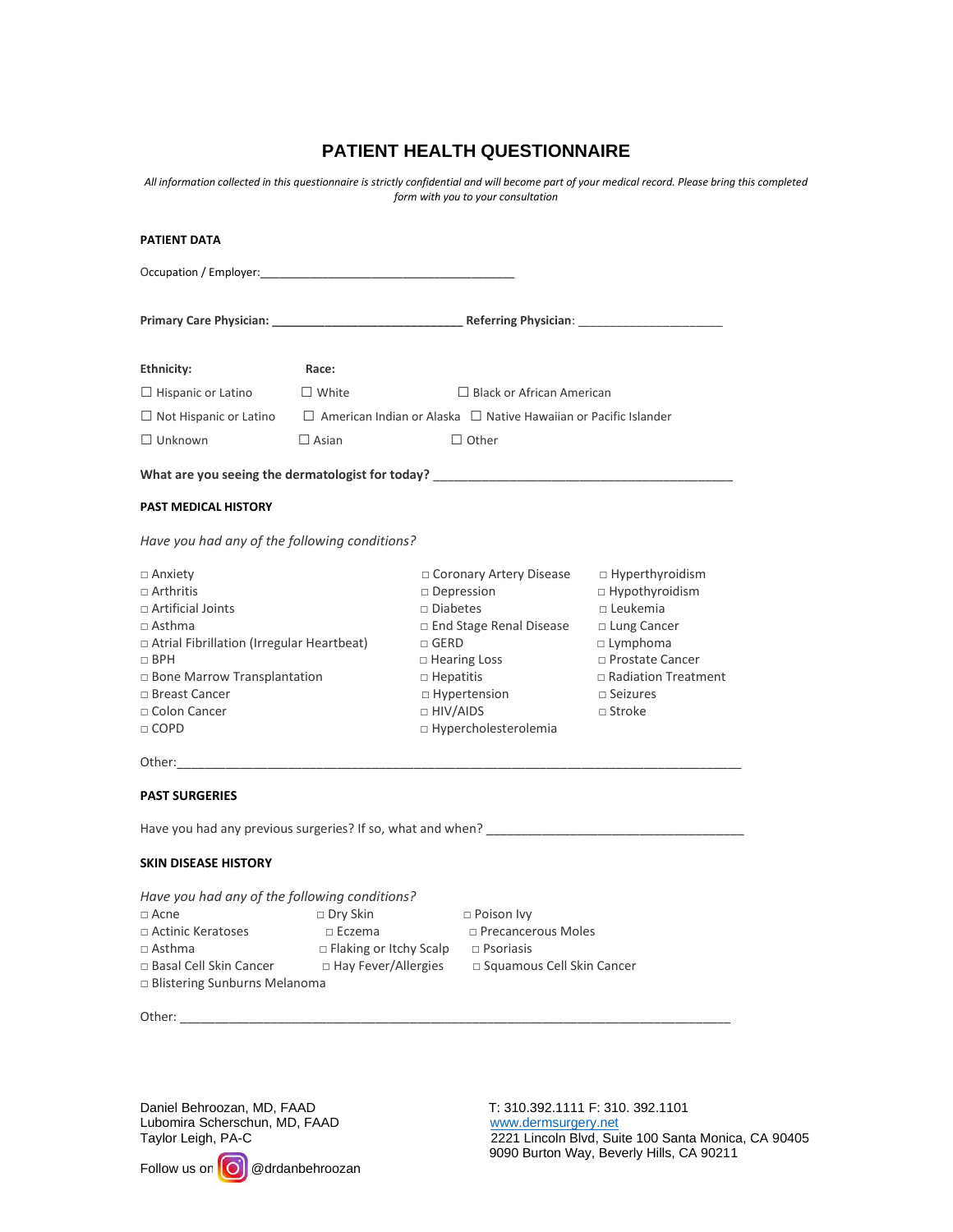#### **PATIENT HEALTH QUESTIONNAIRE** *(continued)*

| Do you wear sunscreen? $\Box$ Yes $\Box$ No                                                                                                                                                                                    |                                                                                                                                                            |
|--------------------------------------------------------------------------------------------------------------------------------------------------------------------------------------------------------------------------------|------------------------------------------------------------------------------------------------------------------------------------------------------------|
| Do you tan in a tanning salon? $\square$ Yes<br>$\Box$ No                                                                                                                                                                      |                                                                                                                                                            |
| <b>FAMILY HISTORY</b>                                                                                                                                                                                                          |                                                                                                                                                            |
| Do you have a family history of Melanoma? $\Box$ Yes $\Box$ No                                                                                                                                                                 | If yes, which relative/s?                                                                                                                                  |
| Do you have a family history of Psoriasis? $\Box$ Yes $\Box$ No                                                                                                                                                                |                                                                                                                                                            |
| Do you have a family history of Eczema? $\Box$ Yes $\Box$ No                                                                                                                                                                   | If yes, which relative/s? _______________                                                                                                                  |
| Do you have a family history of Alopecia? $\Box$ Yes $\Box$ No                                                                                                                                                                 | If yes, which relative/s? ______________                                                                                                                   |
| <b>SURGICAL HISTORY</b>                                                                                                                                                                                                        |                                                                                                                                                            |
| Have you ever had difficulty stopping bleeding? $\Box$ Yes $\Box$ No                                                                                                                                                           |                                                                                                                                                            |
| Do you require antibiotics prior to a surgical procedure? $\Box$ Yes $\Box$ No                                                                                                                                                 |                                                                                                                                                            |
| Have you had an artificial joint replacement? $\Box$ Yes $\Box$ No If yes, when and where?                                                                                                                                     |                                                                                                                                                            |
| Do you have an artificial heart valve? $\square$ Yes $\square$ No                                                                                                                                                              |                                                                                                                                                            |
| Do you have a pacemaker? $\Box$ Yes $\Box$ No                                                                                                                                                                                  |                                                                                                                                                            |
| Do you have a defibrillator? $\Box$ Yes $\Box$ No                                                                                                                                                                              |                                                                                                                                                            |
| <b>PREGNANCY</b>                                                                                                                                                                                                               |                                                                                                                                                            |
| Are you pregnant or currently trying to get pregnant? $\Box$ Yes $\Box$ No                                                                                                                                                     |                                                                                                                                                            |
| <b>MEDICATIONS</b>                                                                                                                                                                                                             |                                                                                                                                                            |
| Are you currently on prescription medication? $\square$ Yes $\square$ No If yes, please list:                                                                                                                                  |                                                                                                                                                            |
| Do you take over-the-counter drugs, vitamins, supplements or use inhalers? $\Box$ Yes $\Box$ No                                                                                                                                |                                                                                                                                                            |
| PREFERRED PHARMACY INFORMATION<br>Prescriptions will be sent electronically to your pharmacy                                                                                                                                   |                                                                                                                                                            |
|                                                                                                                                                                                                                                |                                                                                                                                                            |
| Address:                                                                                                                                                                                                                       |                                                                                                                                                            |
| <b>ALLERGIES</b>                                                                                                                                                                                                               |                                                                                                                                                            |
| Do you have any allergies? $\Box$ Yes $\Box$ No                                                                                                                                                                                |                                                                                                                                                            |
| <b>SOCIAL HISTORY</b><br>Please check all that apply.                                                                                                                                                                          |                                                                                                                                                            |
| $\Box$ currently smokes<br>$\Box$ drug use                                                                                                                                                                                     |                                                                                                                                                            |
| $\Box$ has smoked in the past<br>$\Box$ alcohol use                                                                                                                                                                            |                                                                                                                                                            |
| Other: when the contract of the contract of the contract of the contract of the contract of the contract of the contract of the contract of the contract of the contract of the contract of the contract of the contract of th |                                                                                                                                                            |
| Daniel Behroozan, MD, FAAD<br>Lubomira Scherschun, MD, FAAD<br>Taylor Leigh, PA-C<br>Follow us on<br>@drdanbehroozan                                                                                                           | T: 310.392.1111 F: 310. 392.1101<br>www.dermsurgery.net<br>2221 Lincoln Blvd, Suite 100 Santa Monica, CA 90405<br>9090 Burton Way, Beverly Hills, CA 90211 |